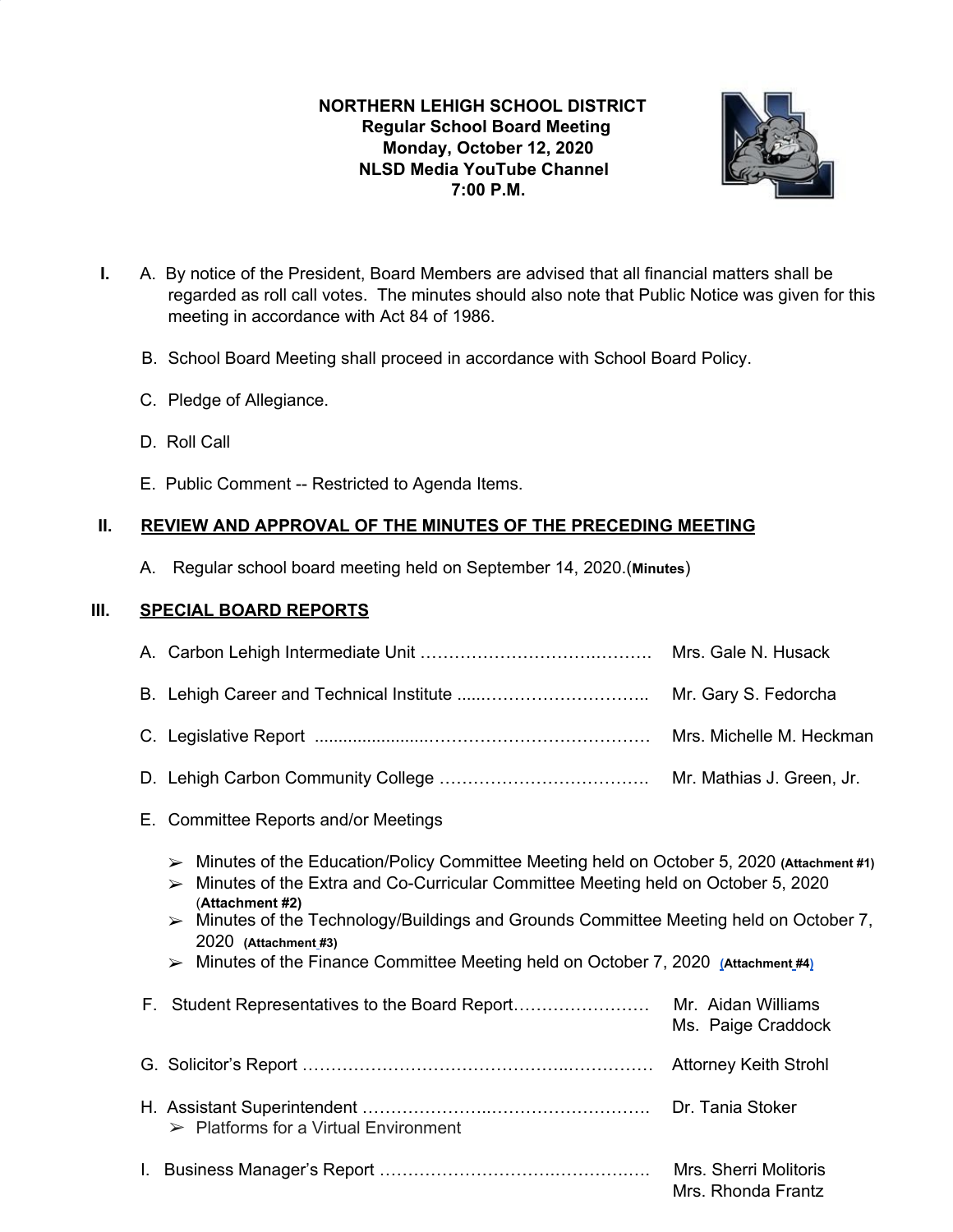- J. Superintendent's Report……………………………………………... Mr. Matthew J. Link
	- $>$  Thank Elementary PTO for painting at Peters and picnic tables
	- ➢ Northern Lehigh Team Sales Donation of 68 gaiters (\$434.52)
	- ➢ District Level Goals
	- ➢ Parent Committee Request
- K. An executive session will be held at 6:30 p.m. virtually via Google Meet..

## **IV. PERSONNEL**

A. Appointment Instructional

| Melissa Bowers*                                       | <b>Professional Employee</b>                  |
|-------------------------------------------------------|-----------------------------------------------|
| Assignment:                                           | <b>Elementary Special Education Teacher</b>   |
| Salary:                                               | \$63,275 (Step 8M+24 Masters on the 2020-2021 |
|                                                       | <b>CBA Salary Schedule)</b>                   |
| Effective:                                            | Upon release from current employer            |
| *Pending Verification of Missing Personnel File Items |                                               |
|                                                       |                                               |

| Mark McDermott                                        | Long Term Substitute                                |  |
|-------------------------------------------------------|-----------------------------------------------------|--|
| Assignment:                                           | Slatington Elementary 5th Grade Teacher             |  |
| Salary:                                               | Substitute Teacher Rate Days 1-30; Day 31 and       |  |
|                                                       | beyond: \$50,750 (Step 1 Bachelors on the 2020-2021 |  |
|                                                       | <b>CBA Salary Schedule)</b>                         |  |
| Effective:                                            | September 30, 2020                                  |  |
| <b>Termination Date:</b>                              | Upon return of full time teacher                    |  |
| *Pending Verification of Missing Personnel File Items |                                                     |  |

#### B. Appointment -Non-instructional

1. Stuart Henritzy\*

| Assignment:                         | Administrative Assistant to the Director of Support |
|-------------------------------------|-----------------------------------------------------|
|                                     | <b>Services</b>                                     |
| Salary:                             | \$30,750.00 (prorated) per year                     |
| Effective:                          | September 28, 2020                                  |
| *60 Working Day Probationary Period |                                                     |

2. Tracey Williams\*

| Assignment:                         | Administrative Assistant to the Director of Special |
|-------------------------------------|-----------------------------------------------------|
|                                     | Education                                           |
| Salary:                             | \$30,750.00 (prorated) per year                     |
| Effective:                          | September 28, 2020                                  |
| *60 Working Day Probationary Period |                                                     |
|                                     |                                                     |

3. David Jones\*

| Assignment: | Full-time School Police Officer (SPO)      |
|-------------|--------------------------------------------|
| Salary:     | \$21.00/hour for the 2020-2021 school year |
|             | (grant funded)                             |

Effective: October 13, 2020 **\*60 Working Day Probationary Period \*Pending Verification of Missing Personnel File Items**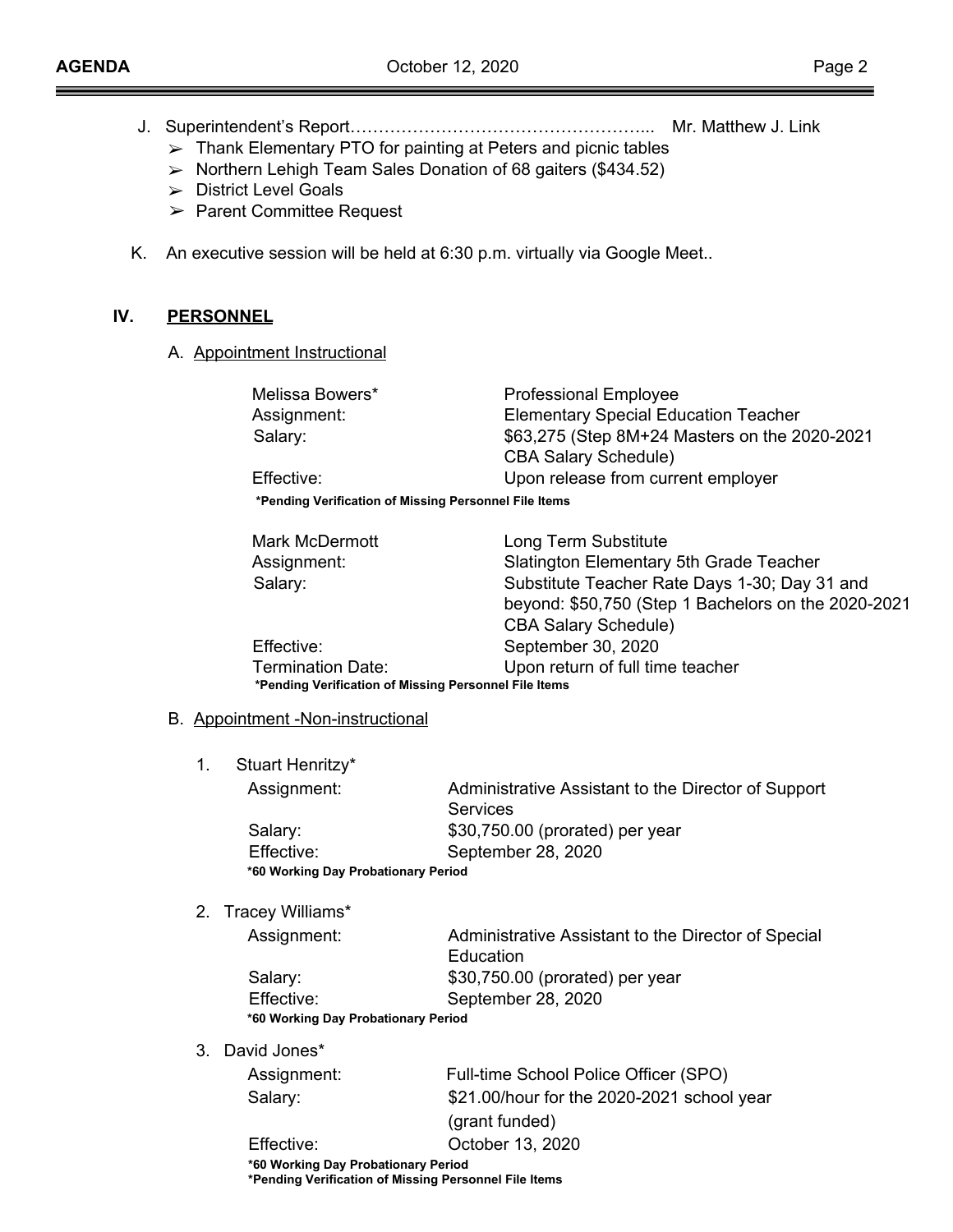4. Jennifer Bittenbender\*

| Assignment:                                                                                  | Paraprofessional                           |  |
|----------------------------------------------------------------------------------------------|--------------------------------------------|--|
| Salary:                                                                                      | \$15.00/hour for the 2020-2021 school year |  |
| Effective:                                                                                   | October 13, 2020                           |  |
| *60 Working Day Probationary Period<br>*Pending Verification of Missing Personnel File Items |                                            |  |

5. Holly Rainey\*

| Assignment:                                                                                  | Cafeteria Paraprofessional                 |  |
|----------------------------------------------------------------------------------------------|--------------------------------------------|--|
| Salary:                                                                                      | \$13.47/hour for the 2020-2021 school year |  |
| Effective:                                                                                   | October 19, 2020                           |  |
| *60 Working Day Probationary Period<br>*Pending Verification of Missing Personnel File Items |                                            |  |

- C**.** Resignation
	- 1. Accept the resignation of Valerie Marks from her position as permanent substitute teacher, effective September 28, 2020.
- 2. Accept the resignation of Alyssia Wechsler from her position as Middle School Half Time Family Consumer Science Teacher, effective the end of the school day September 25, 2020.

- 3. Accept the resignation of Shelly Pender from her position as High School Office Paraprofessional, effective September 29, 2020.
- 4. Accept the resignation of Stuart Henritzy from his position as Administrative Assistant to the Director of Support Services, effective October 2, 2020.

## D. Family Medical Leave

1. Approve the request of employee #7092 to take a family medical leave of absence beginning December 7, 2020, for the birth of a child. Employee is requesting to use accumulated sick days. Upon exhaustion of sick days employee is requesting a four weeks of family medical leave. Employee plans to return to her position upon release from her physician, on or about March 2, 2021.

#### E. Salary Adjustments

Acknowledge the following teacher who has completed the requirements per the Collective Bargaining Agreement that would entitle them to a salary increase for the 2020-2021 school year:

Michael Lehtonen From: Step 17M To: Step 17M+24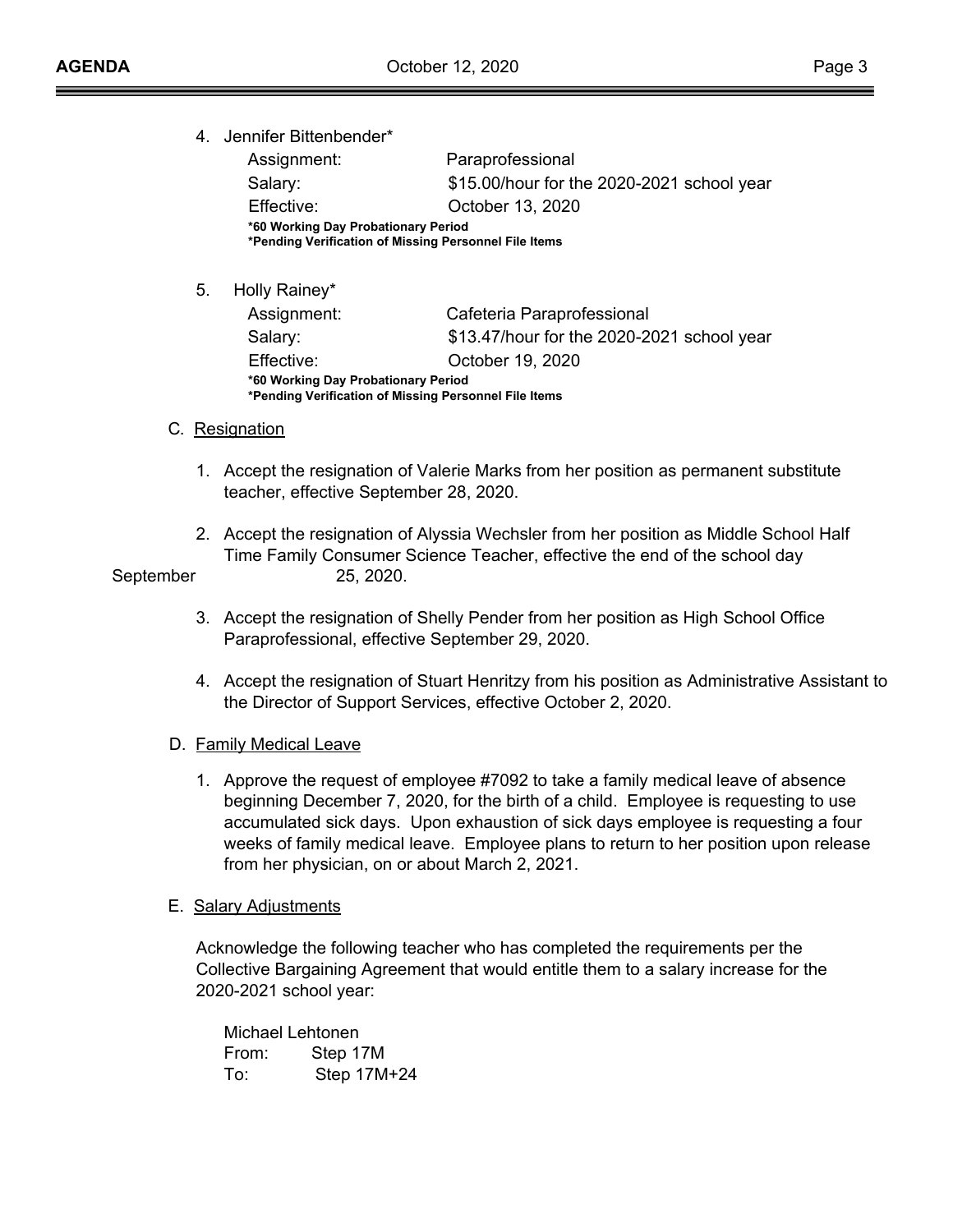F. Co-Curricular Appointments 2020-2021

| Ryan Cunningham        | Assistant Boys' Basketball Coach (JH) | \$5,136.00 |
|------------------------|---------------------------------------|------------|
| <b>Bradley Huebner</b> | Assistant Boys' Basketball Coach      | \$5,136.00 |

#### G. Co-Curricular Change of Status

Approve the motion to change the status of Marijo Whalen, Assistant Girls' Basketball Coach - Shared stipend - \$2,568.00, which was originally approved at the September 14, 2020, board meeting, to Assistant Girls' Basketball Coach - \$5,136.00 for the 2020-2021 school year.

H. Motion to renew the appointment of the following Co-Curricular position for the 2020-2021 school year:

Jacob Schneck Assistant Boys' Basketball Coach (MS) \$5,034.00

I. Game Workers 2020-2021

Motion to appoint the following individuals as a Game Worker for the 2020-2021 school year. Game workers consist of ticket sellers and takers, game announcers, scoreboard operators, timers, field judges and scorekeepers. Rate of pay is consistent with the rates approved on the 2020-2021 Supplemental Personnel Salary Schedule:

Stephen Haas Megan Farkas

J. Co-Curricular Volunteers 2020-2021

| Devon Glose     | Assistant Boys' Basketball Coach  |
|-----------------|-----------------------------------|
| Janelle Morales | Assistant Girls' Basketball Coach |
| Zandra Whalen   | Assistant Girls' Basketball Coach |

- K. Substitute
	- 1. Instructional

Motion to renew the appointment of the following substitute teachers for the 2020-2021 school year at the 2020-2021 substitute teacher rates as approved on the Supplemental Personnel Salary Schedule:

Carley Andrejack - Emergency Certified Ricky Guth - Citizenship Dawn Kemery - PK-4

- 2. Non-Instructional
	- a. Motion to renew the appointment of the following individuals as a substitute custodian for the 2020-2021 school year at the 2020-2021 substitute rate as approved on the Supplemental Personnel Salary Schedule:

Gicela Gonzalez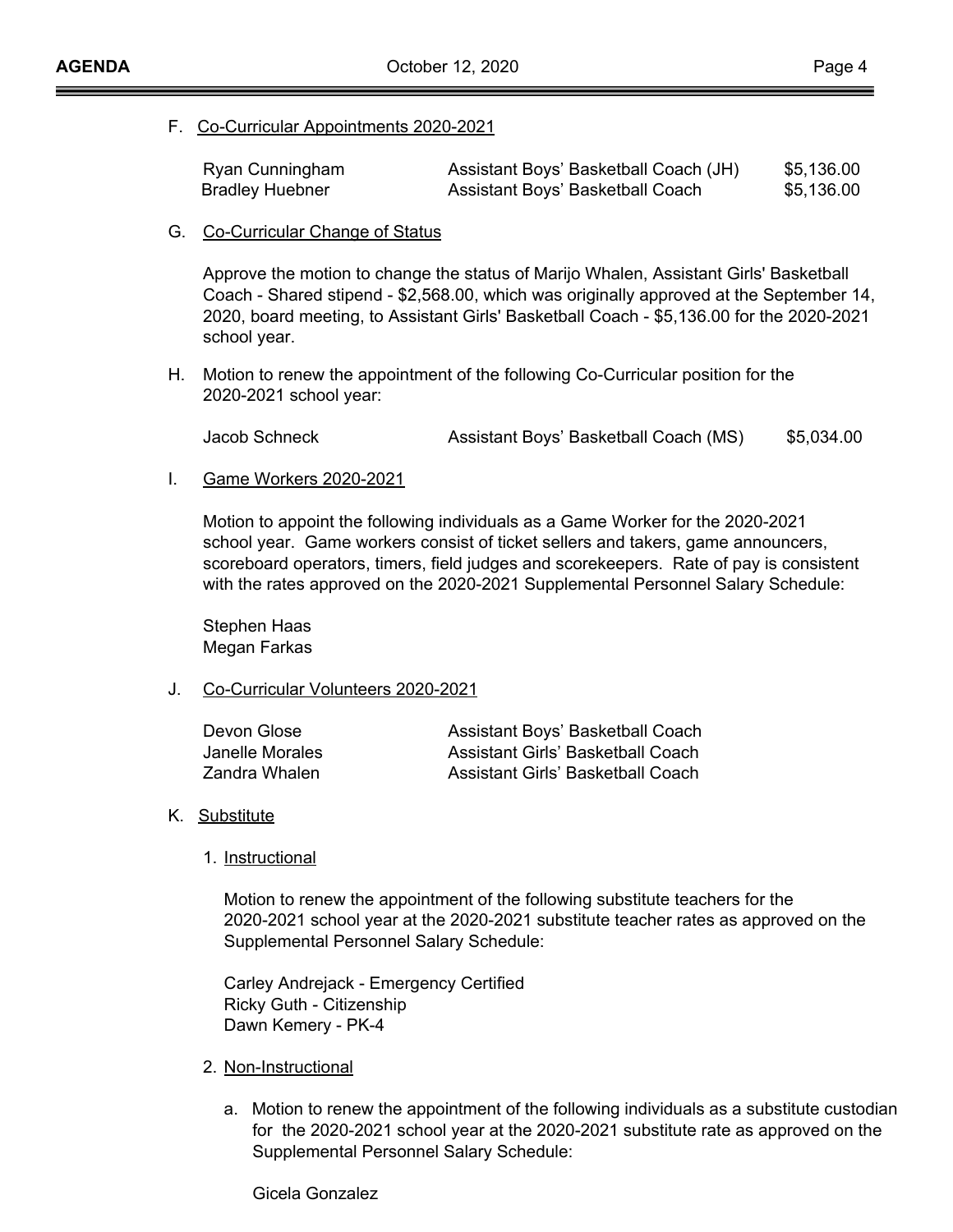b. Motion to renew the appointment of the following individuals as a substitute paraprofessional for the 2020-2021 school year at the 2020-2021 substitute rate as approved on the Supplemental Personnel Salary Schedule:

Carley Andrejack Shelly Pender

L. Approve the following individual as District Wide permanent substitute teacher for the 2020-2021 school year. He will be paid a daily per diem rate of \$120 and will receive district health benefits according to the Affordable Care Act regulations with co-payment amounts equivalent to that of district personnel.

Frank Damian

## **V. POLICY**

#### A**.** Board Policy First Reading

Approve school board policy #103 – Programs - Discrimination/Title IX Sexual Harassment Affecting Students, as presented after first reading. **(Attachment #5)**

Approve school board policy #104 – Programs - Discrimination/Title IX Sexual Harassment Affecting Staff, as presented after first reading. **(Attachment #6)**

Approve school board policy #247– Pupils - Hazing, as presented after first reading. **(Attachment #7)**

Approve school board policy #249– Pupils - Bullying/Cyberbullying, as presented after first reading. **(Attachment #8)**

Approve school board policy #317.1– Employees - Educator Misconduct, as presented after first reading. **(Attachment #9)**

Approve school board policy #824 – Operations - Maintaining Professional Adult/Student Boundaries, as presented after first reading. **(Attachment #10)**

#### B. Board Policy Second Reading

Approve school board policy #308 – Employees - Employment Contract/Board Resolution, as presented after second reading. **(Attachment #11)**

Approve school board policy #146.1 - Programs - Trauma Informed Approach, as presented after second reading. **(Attachment #12)**

#### **VI. CONFERENCES**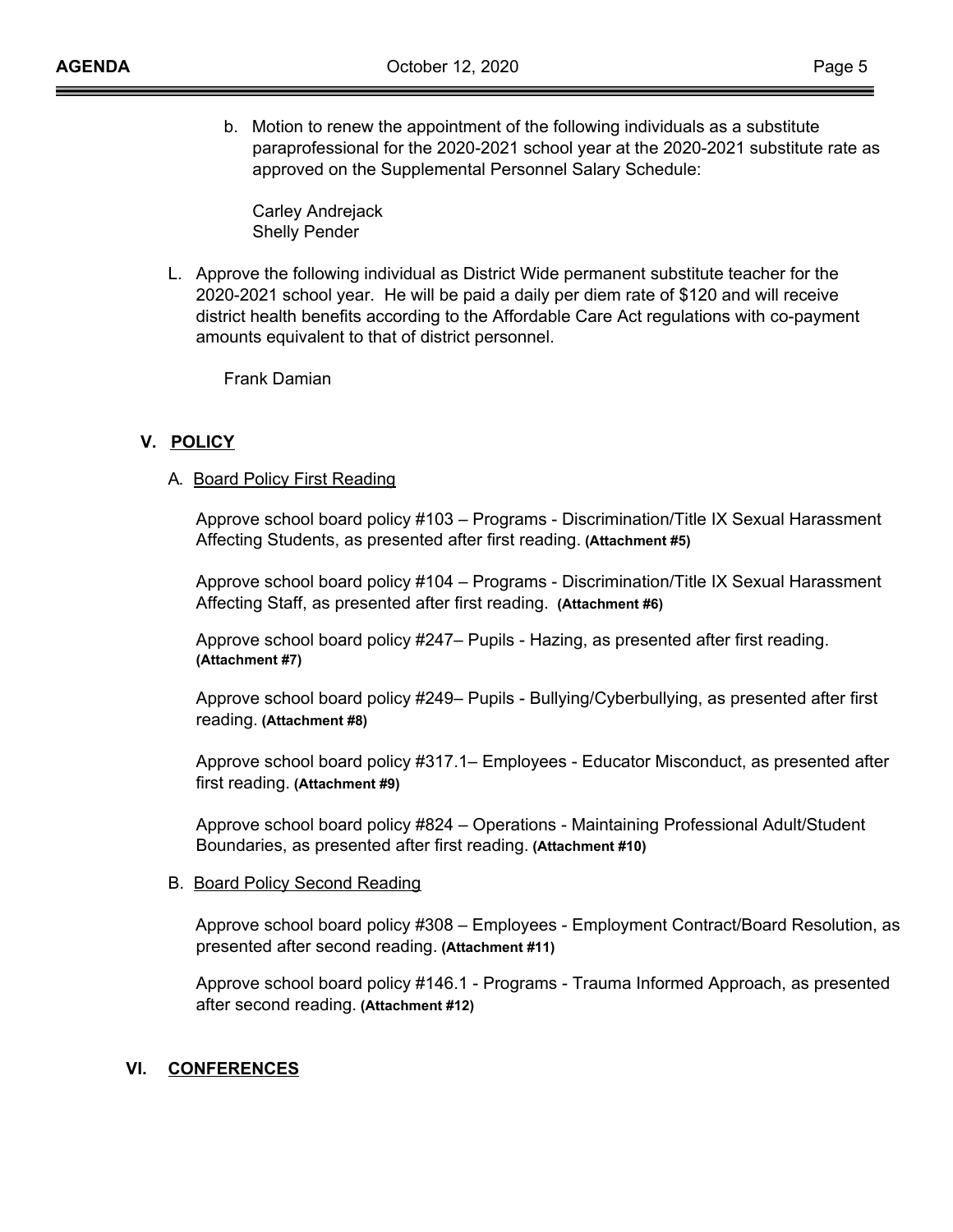## **VII. CURRICULUM AND INSTRUCTION**

A. Approve to authorize proper officials to enter into an agreement between the Northern Lehigh School District and Whitehall-Coplay School District for the purpose of furnishing a Life Skills Support Program for the student #2090080 for the 2020-2021 school year. **(Attachment #13 )**

#### **VIII**. **OLD BUSINESS**

## **IX. NEW BUSINESS**

Approve the Northern Lehigh School District Goals for the 2020-2021 school year as presented in the Superintendent's Report.

## **X. FINANCIAL**

- A. Approve the Following Financial Reports:
	- 1. General Fund Account months of July and August, 2020 (Unaudited)
	- 2. NLMS Student Activities Account month of July 2020 (Unaudited)
	- 3. NLHS Student Activities Account month of July 2020 (Unaudited)
- B. Approve the Following List of Bills:
	- 1. General Fund months of September & October, 2020
	- 2. Cafeteria Fund months of September & October, 2020
- C. Approve abatement/exoneration requests of per capita taxes, for the residents that fall within the guidelines, as presented. [\(](https://drive.google.com/open?id=0B0jiNnmPqXG4YWwyZEJXeFdia05rREpVc3I2S1A2OHBkbm84)**Attachment #14**)
- D. Approve to release the \$5,000.00 donation to the Slatington Public Library that is budgeted in the 2020-2021 school year.
- E. RESOLVED, the Board of Education approves the addendum to the agreement with Portnoff Law Associates, Ltd. to be the delinquent real estate tax collector for the 2021 tax year. **(Attachment #15)**
- F. Approve the appointment of Statewide Tax Recovery as the delinquent per capita tax collector for the 2021 tax year.
- G. As per the recommendation from the Technology/Buildings and Grounds Committee, approve the purchase of five (5) Halo Fogger machines and HaloMist disinfectant at a cost of \$42,255.00, funding through the PCCD-COVID Grant (**Attachment #16**).
- H. As per the recommendation from the Technology/Buildings and Grounds Committee, approve the purchase of a New Holland Tractor with snow plow at a cost of \$12,580.00, funding through the Building and Grounds Budget (**Attachment #17**).